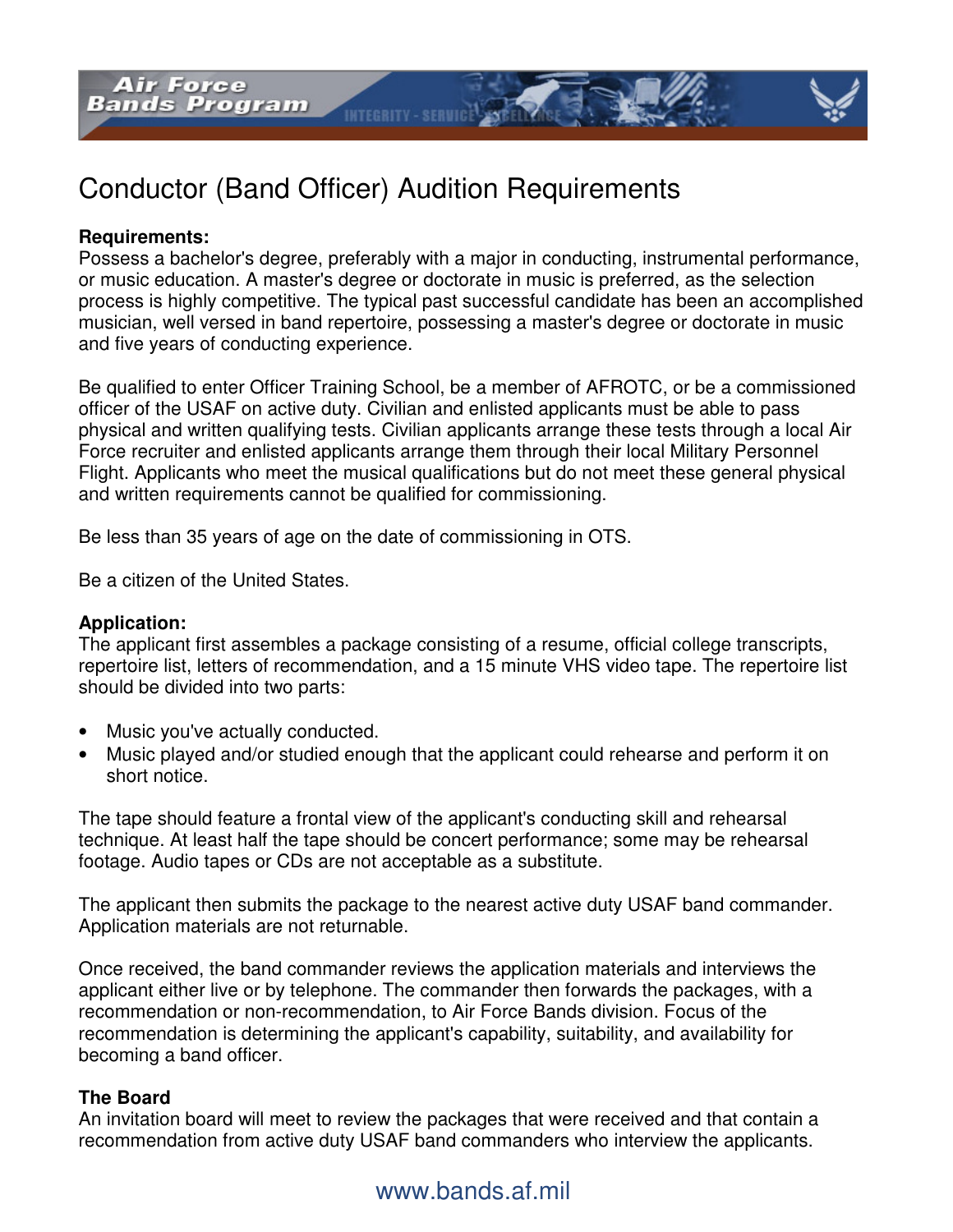The invitation board, made up of band officers and senior NCOs, selects a limited number of applicants to invite to the final audition. Selection is based on the whole-person concept, using evidence of band officer potential -- that is, applicants are evaluated on professional qualities, leadership, depth and breadth of experience, past job performance and responsibilities, academic education, specific achievements, and other pertinent criteria. SAF/PAB will notify all applicants with letters of their selection or non-selection to attend the audition.

## **Audition**

The audition requires one working day. Finalists selected by the Invitation Board to attend the audition must be prepared to arrange their trips and pay all expenses relating to their audition. All candidates will experience a two-phase evaluation: Conducting and Music Theory. Selected candidates who pass these first two evaluations will experience the last phase, an Interview by the conducting evaluation panel.

## **Conducting**

Candidates are tested on the following elements during a conducting session:

Ability to conduct and rehearse previously prepared concert band compositions, selected from the lists below. The applicant must demonstrate advanced baton technique, expressive gestures and rehearsal skills in the following areas:

- (1) Signaling changes in meter, tempo, and dynamics.
- (2) Clearness of beat reflecting style of composition.
- (3) Use of the left hand for indicating cues and ensemble balance.
- (4) Score interpretation and communication.
- (5) Clarity and pertinence of verbal instructions.

Ability to ensure accurate performance regarding such fundamentals as:

- (1) Melodic accuracy and rhythmic precision.
- (2) Articulation, dynamics, and intonation.
- (3) Style and phrasing.
- (4) Balance and appropriate ensemble tone color.

NOTE: Historically, this had been the weakest area of the audition. It is imperative that the candidate promptly correct errors. Likewise, the board expects to see a relaxed but focused atmosphere for dealing with professional musicians. The applicant's demeanor and "body language" are important elements in achieving this.

## **Sight-reading**

Candidates will be given an instrumental score to study for about 20 minutes before the conducting audition. Each candidate will rehearse the band for about 10 minutes on this selection.

## **PREPARE ONE SELECTION FROM EACH LIST**

## **List A La Belle Helene Jacques Offenbach/Odom**

 Roman Carnival Overture Hector Berlioz/Safranek Variants on a Medieval Tune Norman Dello Joio Die Fledermaus J. Strauss/Cailliet or Godfrey Variations on "America" C. Ives/Schuman/Rhoads

#### **List B Lincolnshire Posy (mvts III & V only) P. Grainger/Fennell**  Three Dance Episodes L. Bernstein/Stith

www.bands.af.mil